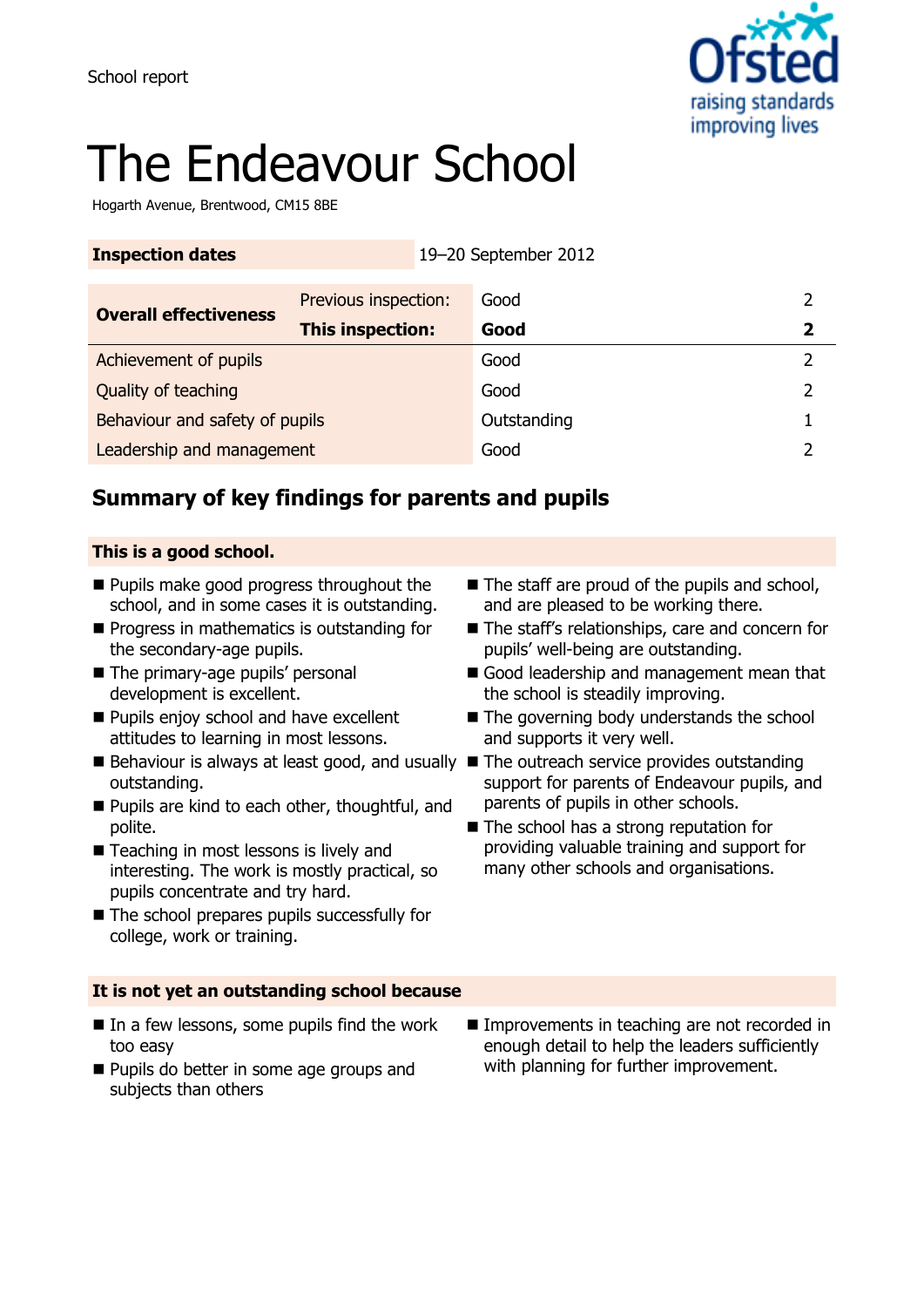# **Information about this inspection**

- Eleven teachers were observed teaching 12 lessons. Six lessons were observed jointly with the headteacher.
- Discussions took place with the headteacher, two representatives of the governing body, members of the school leadership team, pupils, and a representative of the local authority.
- Inspectors reviewed many documents including those relating to pupils' progress, school selfevaluation, school improvement and pupils' safeguarding.
- **Inspectors took account of nine responses to Parent View, the online questionnaire for parents,** and 34 completed staff questionnaires.

## **Inspection team**

Judith Charlesworth, Lead inspector **Additional inspector Fatiha Maitland Additional inspector**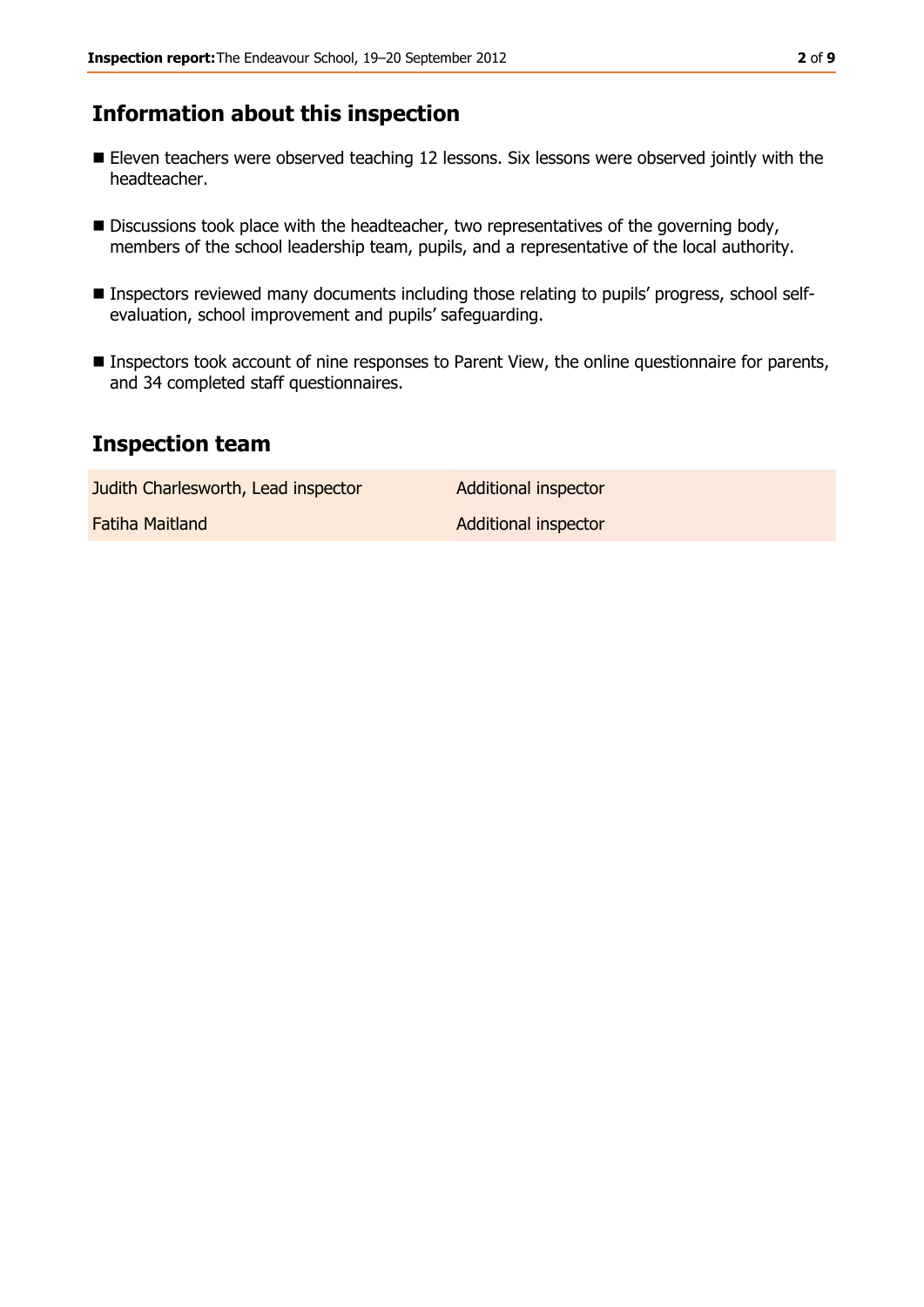# **Full report**

# **Information about this school**

- The Endeavour School provides for pupils with complex needs. The great majority have moderate learning difficulties and a few have severe learning difficulties.
- Forty percent of pupils have autistic spectrum disorder, and some have behavioural, emotional and social difficulties.
- Pupils may be admitted to Endeavour at any time in their school career.
- The complexity of pupils' needs in Key Stages 1 and 2 is increasing.
- All pupils have a statement of special educational needs.
- About one fifth of the pupils are girls, and four fifths are boys.
- Almost all pupils are from White British backgrounds, and none speak English as an additional language.
- About one third of the pupils are eligible for the pupil premium, which is an additional sum of money provided by the government to support looked after children, those eligible for free school meals and those from Forces families. This is about twice the national average.
- The number of pupils on roll is increasing steadily.
- Building work to create four extra classrooms is about to begin, after which the school's capacity will rise to 120 pupils.
- The school has an outreach service which provides support and training for parents, staff and pupils of other schools.

# **What does the school need to do to improve further?**

- Improve teaching by ensuring that:
	- work is always planned to build on each pupil's skills in all lessons, all the time
	- improvements made in teaching are more precisely measured and evaluated to check that support, training and developments are having a positive impact on individuals' performance and the quality of teaching as a whole.
- Improve pupils' progress by:
	- fully determining why there are variations in progress between different age groups and subjects
	- implementing changes to improve pupils' progress further in these areas
	- checking on the impact of these changes, and adjusting them further if necessary.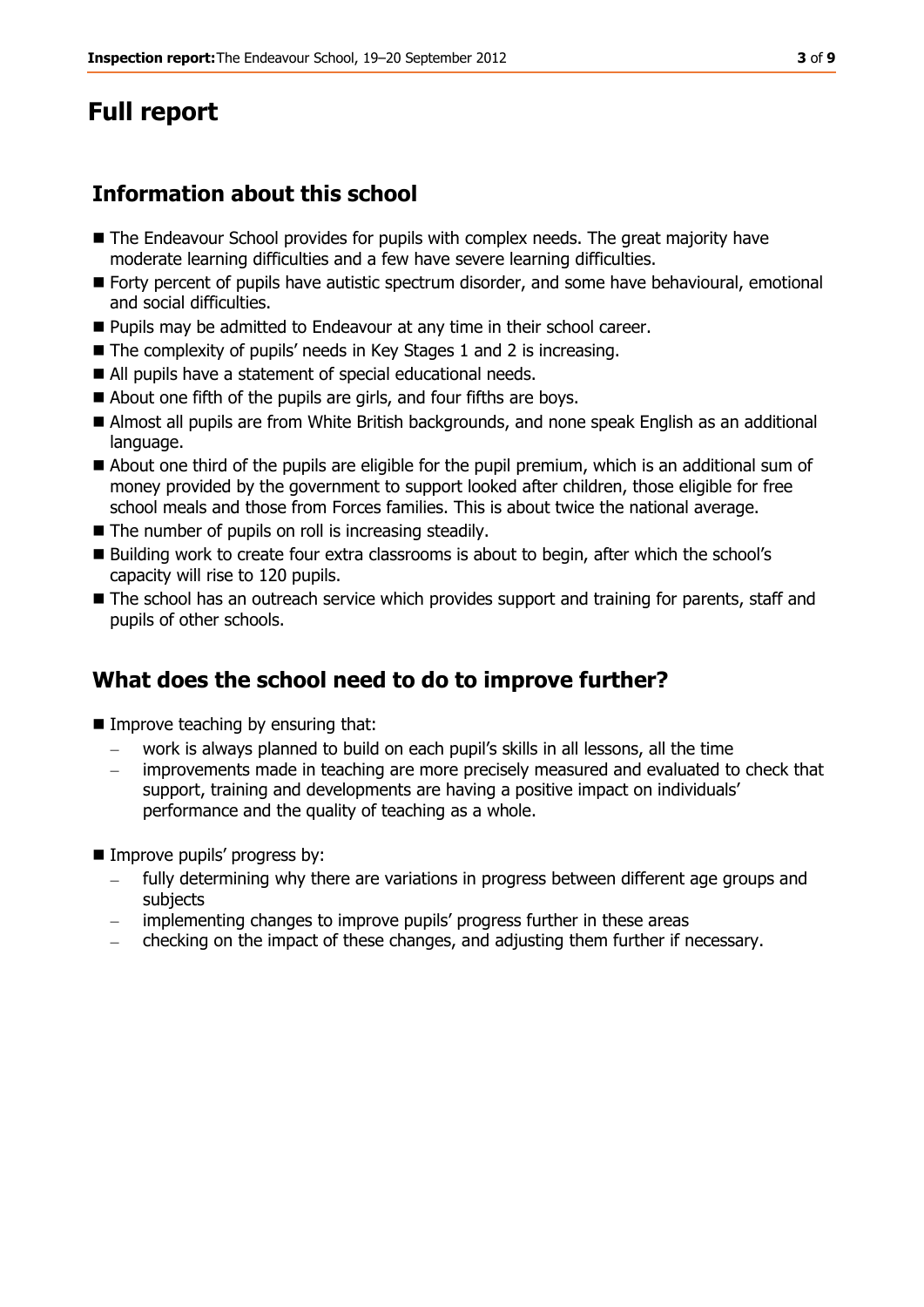# **Inspection judgements**

### **The achievement of pupils is good**

- Pupils make good progress from their starting points. They join the school with very wideranging abilities. However, the attainment of all pupils on starting at Endeavour is low for their age.
- A number of pupils make outstanding progress. This is often more than the best expected for their age and ability. Overall, records show that pupils make better progress at secondary age than at primary age. The school has begun to identify reasons for variations in progress between age groups and subjects.
- Younger pupils make good progress in mathematics, language and literacy. Their personal development is outstanding as they settle, learn to conform and develop their learning skills. Secondary-age pupils' progress is good in language and literacy, and outstanding in all aspects of mathematics.
- Throughout the school, progress is better in reading than in writing. Pupils' reading skills vary widely within any age group. Nevertheless, in the last year, a third of all pupils made more than one year's progress in reading, and a sixth made more than two years' progress. Progress in reading is particularly good in the secondary age groups.
- **There are no significant differences in the progress of pupils with different disabilities and** special educational needs. This is also the case for boys and girls, pupils from minority ethnic groups, and those whose circumstances put them at risk of not doing so well.
- Staff look carefully into reasons for any pupil's lack of progress. Additional support is provided, which might be academic or pastoral. Evaluations show, for example, that such support in reading and communication has improved those pupils' skills.
- Pupils in Years 10 and 11 follow examination courses at a level to suit their particular ability. Results over the past few years have shown an average of four to six passes per pupil. This prepares them well for moving on to college, employment or training.

### **The quality of teaching is good**

- Teaching is good, so pupils usually learn well in lessons. Some teaching is outstanding, leading to excellent learning. In these lessons, pupils are fully involved all the time and enjoy learning. Examples of such lessons were seen in literacy, where pupils enjoyed the teacher's humour and the freedom to work together, and in science, where the teacher's lively approach kept the pupils' interest.
- Some of the teaching observed in the inspection was less effective, although the school's records show little of this. This was generally because the work set was too easy for some pupils, which meant that they did not learn as much as they could. Very occasionally, the pace slowed so that pupils lost interest, and the teacher did not make sure that they were all involved and concentrating.
- Most lessons are planned well to take account of pupils' differing abilities. Different learning goals for small groups of pupils are clearly shown on the plans and whiteboard. Pupils are reminded of them during the lesson, and are pleased when they have been achieved.
- Staff are skilled at checking on pupils' understanding and providing help if needed. Strategies for this include good questioning which confirms and adds to pupils' understanding, on-the-spot marking, and helpful feedback so pupils know how to improve.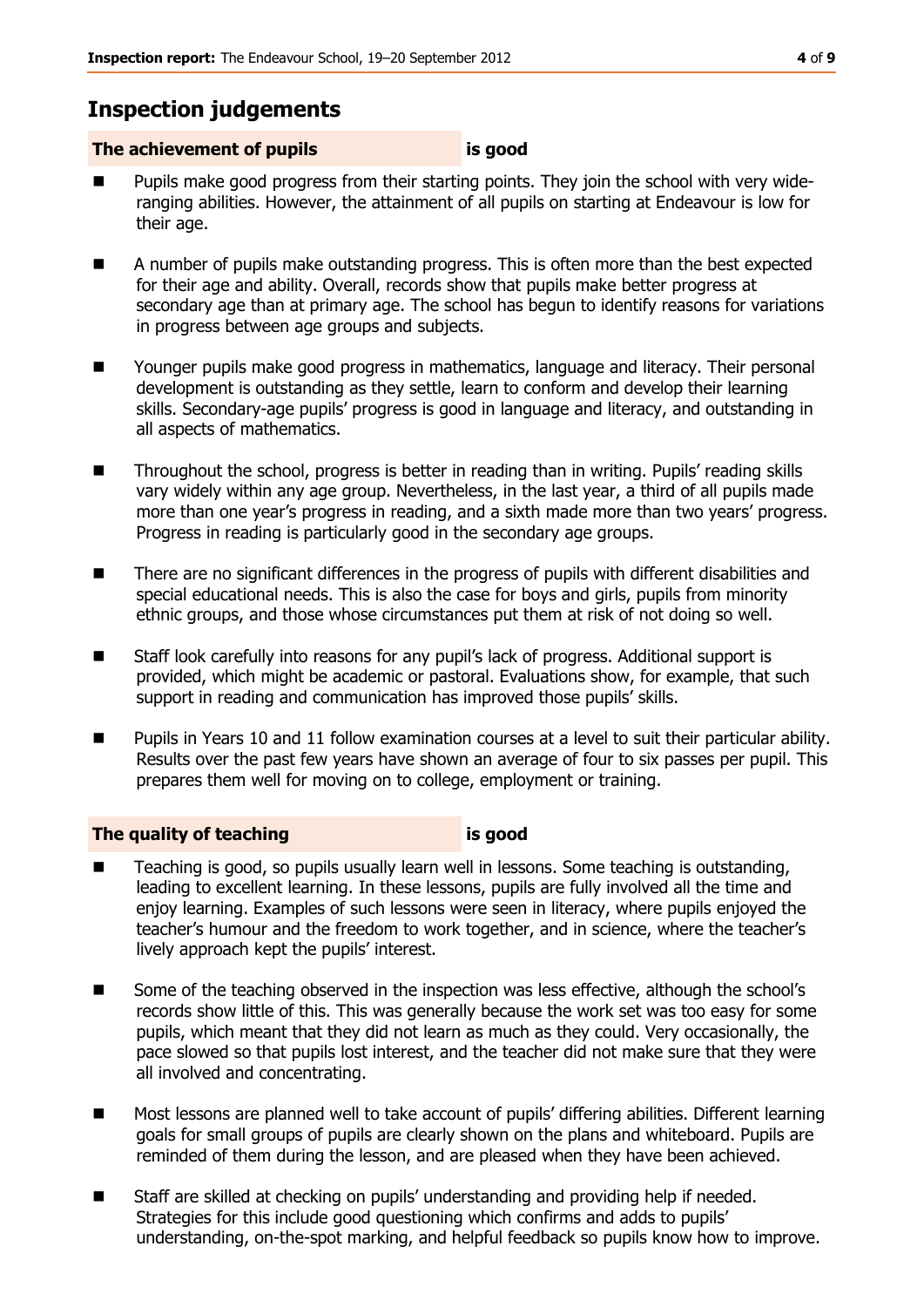- **Lessons include good support for the development of pupils' reading, writing, speaking,** listening and mathematical skills. Teaching assistants contribute well in most lessons, where they play an important part in helping pupils to learn, concentrate and behave well.
- Staff manage behaviour very well. As a result pupils enjoy working together, discussing their tasks and giving each other help. These qualities are encouraged by staff and they contribute very well to pupils' personal development.

#### **The behaviour and safety of pupils are outstanding**

- Pupils say they enjoy school. They are keen to do well and to receive feedback and praise. Pupils' behaviour and attitudes to learning in lessons are generally excellent due to the staff's high expectations and very good behaviour management.
- **Pupils'** attendance is above that typically found in special schools. They arrive in the mornings keen and ready for school, and arrive punctually to lessons. Those who were excluded from their previous schools for challenging behaviour quickly settle and show little of their former behaviour.
- **Pupils are polite and courteous to one another, staff and visitors for example, smiling and** holding doors open for adults to pass through without prompting. They show concern for each other's well-being. One pupil, for example, explained to the inspector that her friend hadn't been very well that day, and said, 'I hope he is alright'.
- **Pupilly who have particular behaviours associated with their difficulties are very well** managed. Staff devise clear, well-understood management strategies that are followed carefully. For example, younger pupils with autistic spectrum disorder who find assemblies difficult are allowed some time out to calm before returning to the group.
- The school keeps various records of pupils' behaviour and attitudes to learning. These are frequently reviewed to identify any patterns so that support can be given. Exclusions and incidents of bullying, discrimination and anti-social behaviour are uncommon.
- **Pupils confirm that there are few anti-social incidents. The school visits the topic frequently,** for example in assemblies, social skills lessons and as the need arises. As far as they can, pupils understand the different types of bullying and discriminatory behaviour that they need to look out for.
- The school places great importance on the safety and well-being of pupils. Policies and practices to keep pupils safe are consistently implemented, and pupils say they feel safe and well cared for. Absence is followed up quickly and professionals, such as social services and health workers are involved whenever it is felt necessary.

#### **The leadership and management are good**

- Leaders and managers are ambitious for the school. They are keen that it should provide high-quality education that prepares pupils well for their future lives. At the moment, for example, they are working hard to improve the school's accommodation and pupils' educational opportunities after they leave Endeavour at sixteen.
- All pupils, regardless of their ability, disability, circumstances, gender or ethnicity, are given equal opportunities for learning. Additional funds are used thoughtfully to improve underachievement and support equal opportunities.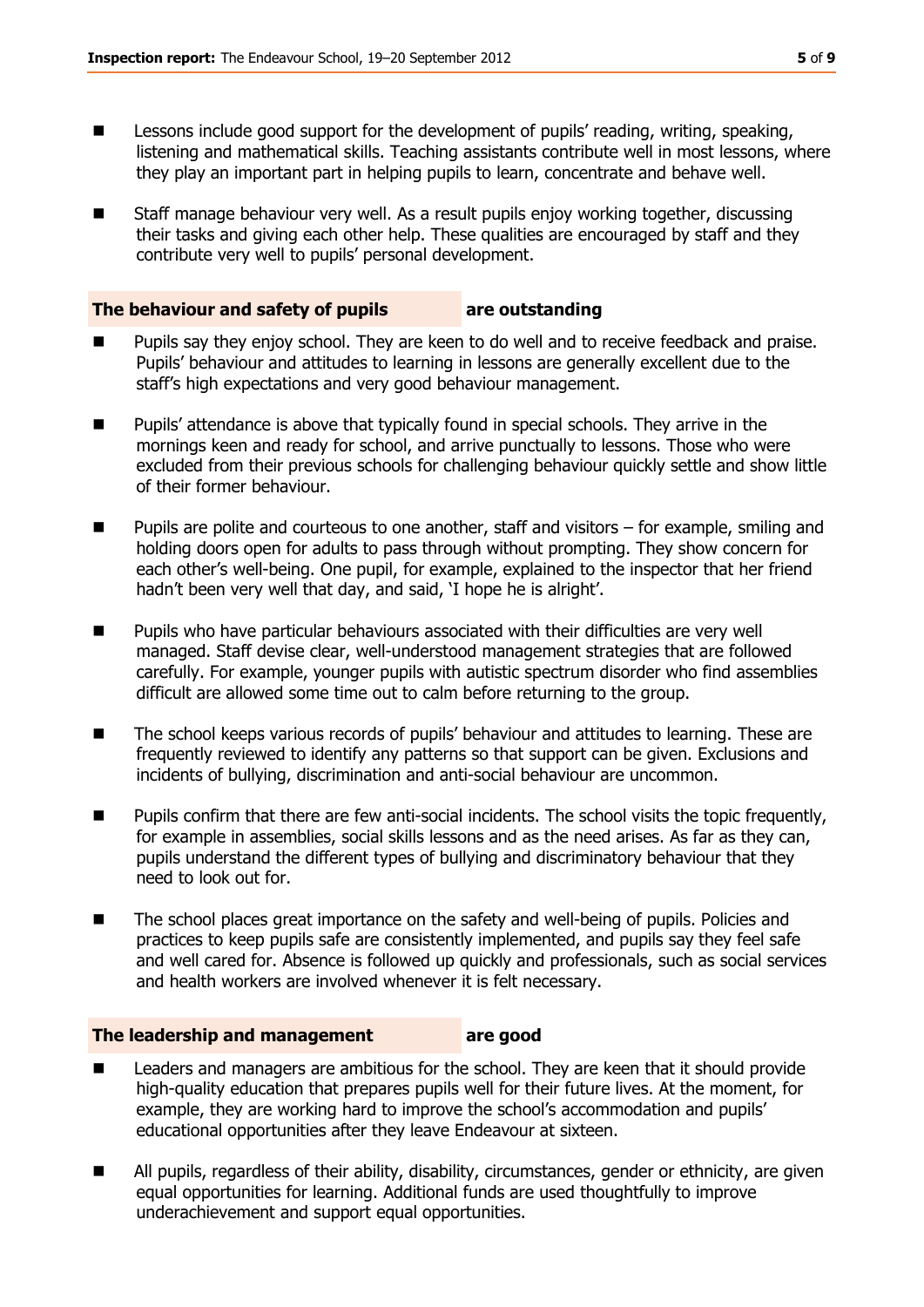- Staff work actively in school and in the community to counteract discrimination. For example, the outreach service provides support and education for pupils and others in the community to help them deal with possible bullying and disability-based discrimination.
- Senior leaders and managers have a good understanding of the school's strengths and areas for development. The school has improved steadily over the years and continues to do so. Improvement planning takes account of national guidance and changes so that it remains up to date.

#### ■ The governance of the school:

- puts pupils' achievement first
- evaluates its own performance regularly, and is fully involved in school self-evaluation
- has an excellent understanding of which improvements should take priority
- $\equiv$ provides strong, challenging support and guidance for the headteacher
- ensures statutory requirements, including those for safeguarding, are met, and that resources are used effectively.
- $\blacksquare$  The school's relationship with the local authority is good. It is viewed as a valuable source of expertise. The local authority has provided minimal support for the school's academic work in the past few years, although it has supported premises developments. Recent restructuring means that the school, once again, has its own local authority adviser.
- The management of staff's performance, including that of the headteacher, is well established. Resulting support and guidance, including the sharing of expertise, have had good results and feed into the school's programme of staff training. Recently, for example, the need for whole-school training in teaching new reading methods was identified.
- The analysis of the results of performance management is a weaker area. The improvement in individual staff members' skills, and of teaching as a whole, is not evaluated clearly enough to be fully effective in supporting further improvement planning.
- Individual pupils' progress is thoroughly reviewed. This identifies any who are not making enough progress so that extra help can be quickly organised. Work has recently begun to investigate why progress varies between subjects and age groups, and to remedy this.
- The curriculum meets the needs and interests of the different age groups well. It emphasises personal and social development, literacy and mathematics. The curriculum is enriched in all age groups by a wide range of interesting lunchtime and after-school activities, visitors and visits, including residential journeys.
- The curriculum and school values promote pupils' spiritual, moral, social and cultural development effectively. Pupils are prepared well for moving on to college, work or training and for adult life in the 21st century.
- Only a small number of parents responded to Parent View. Most of these replies showed parents are happy with Endeavour. This corresponds with the school's own surveys and information-gathering processes.
- The school has outstanding partnerships within the local community. Many of these are due to the outreach service. This service includes many advisory visits to, and training for, other schools' staff, newly qualified teachers, parents, pupils and community workers. Such events include a lunchtime friendship group for pupils who find socialising difficult. In addition, other schools' staff visit Endeavour to learn from its good practice and expertise.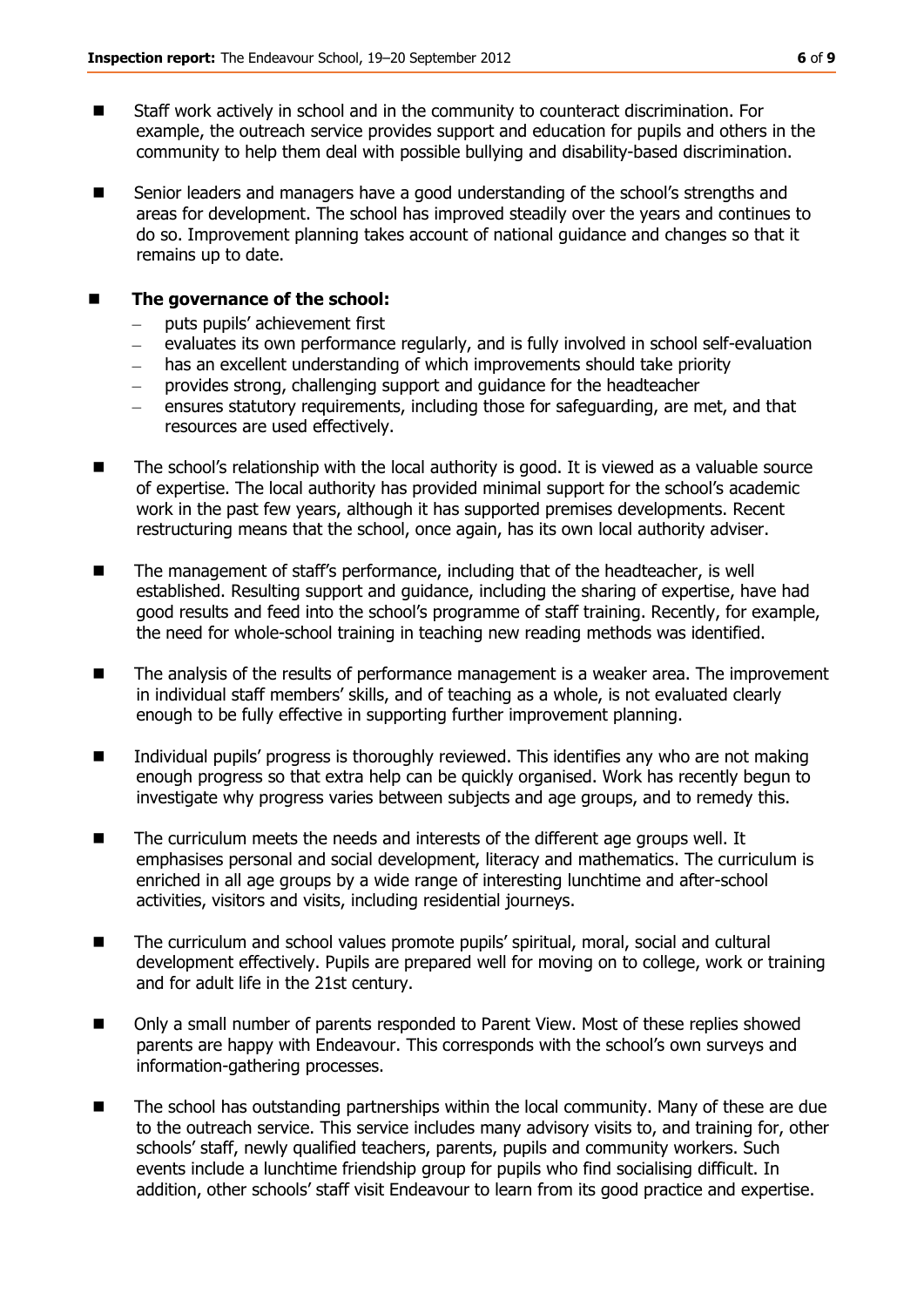# **What inspection judgements mean**

| <b>School</b> |                         |                                                                                                                                                                                                                                                                                                                                                                         |
|---------------|-------------------------|-------------------------------------------------------------------------------------------------------------------------------------------------------------------------------------------------------------------------------------------------------------------------------------------------------------------------------------------------------------------------|
| <b>Grade</b>  | <b>Judgement</b>        | <b>Description</b>                                                                                                                                                                                                                                                                                                                                                      |
| Grade 1       | Outstanding             | An outstanding school is highly effective in delivering outcomes<br>that provide exceptionally well for all its pupils' needs. This<br>ensures that pupils are very well equipped for the next stage of<br>their education, training or employment.                                                                                                                     |
| Grade 2       | Good                    | A good school is effective in delivering outcomes that provide<br>well for all its pupils' needs. Pupils are well prepared for the next<br>stage of their education, training or employment.                                                                                                                                                                            |
| Grade 3       | Requires<br>improvement | A school that requires improvement is not yet a good school, but<br>it is not inadequate. This school will receive a full inspection<br>within 24 months from the date of this inspection.                                                                                                                                                                              |
| Grade 4       | Inadequate              | A school that has serious weaknesses is inadequate overall and<br>requires significant improvement but leadership and management<br>are judged to be Grade 3 or better. This school will receive<br>regular monitoring by Ofsted inspectors.                                                                                                                            |
|               |                         | A school that requires special measures is one where the school<br>is failing to give its pupils an acceptable standard of education<br>and the school's leaders, managers or governors have not<br>demonstrated that they have the capacity to secure the<br>necessary improvement in the school. This school will receive<br>regular monitoring by Ofsted inspectors. |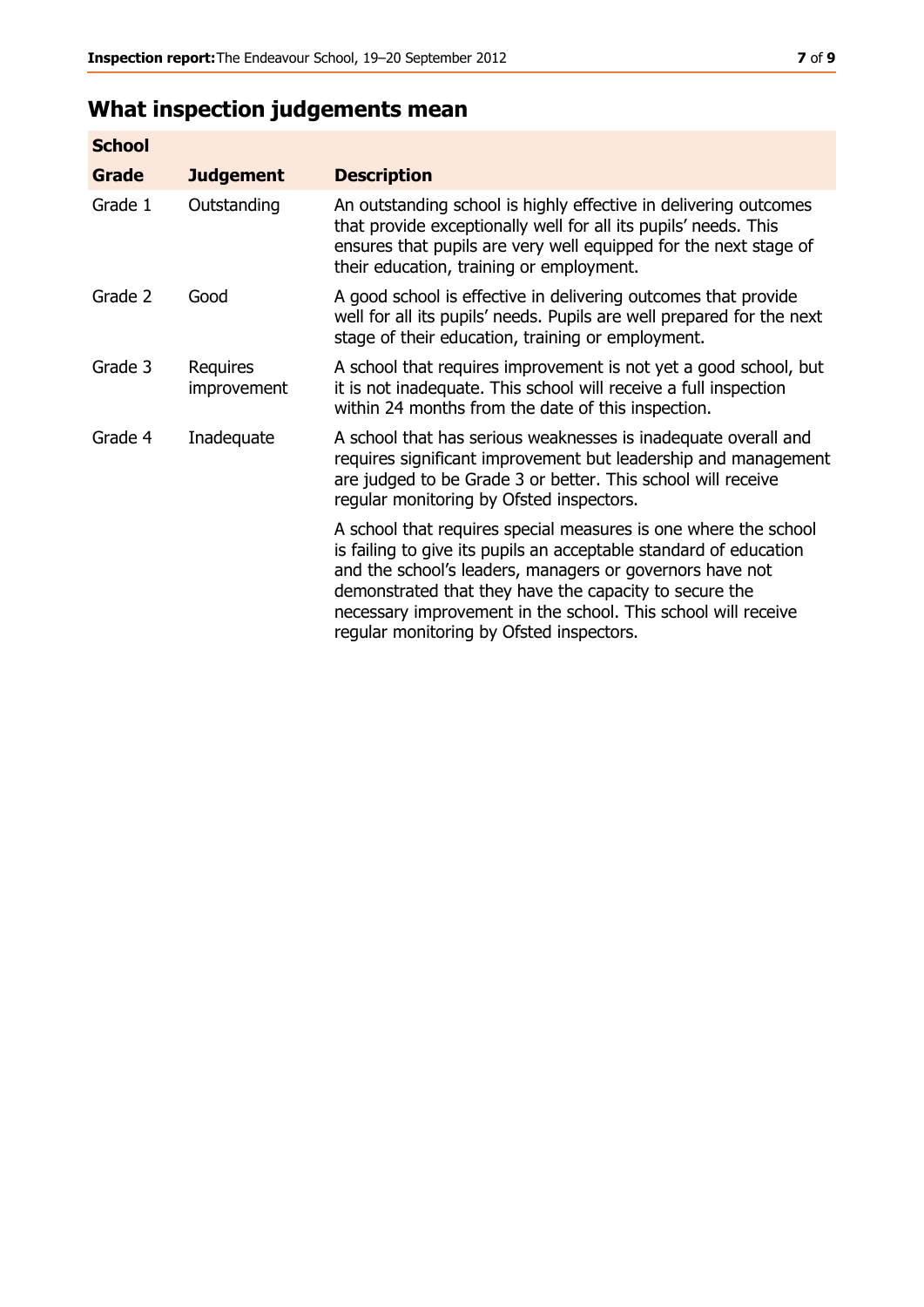# **School details**

| Unique reference number  | 115462 |
|--------------------------|--------|
| <b>Local authority</b>   | Essex  |
| <b>Inspection number</b> | 401513 |

This inspection of the school was carried out under section 5 of the Education Act 2005.

| <b>Type of school</b>                      | Special                      |
|--------------------------------------------|------------------------------|
| <b>School category</b>                     | Foundation                   |
| <b>Age range of pupils</b>                 | $5 - 16$                     |
| <b>Gender of pupils</b>                    | Mixed                        |
| <b>Number of pupils on the school roll</b> | 109                          |
| <b>Appropriate authority</b>               | The governing body           |
| <b>Chair</b>                               | David White                  |
| <b>Headteacher</b>                         | Michael Southgate            |
| Date of previous school inspection         | 14 January 2010              |
| <b>Telephone number</b>                    | 01277 217330                 |
| <b>Fax number</b>                          | 01277 225157                 |
| <b>Email address</b>                       | admin@endeavour.essex.sch.uk |